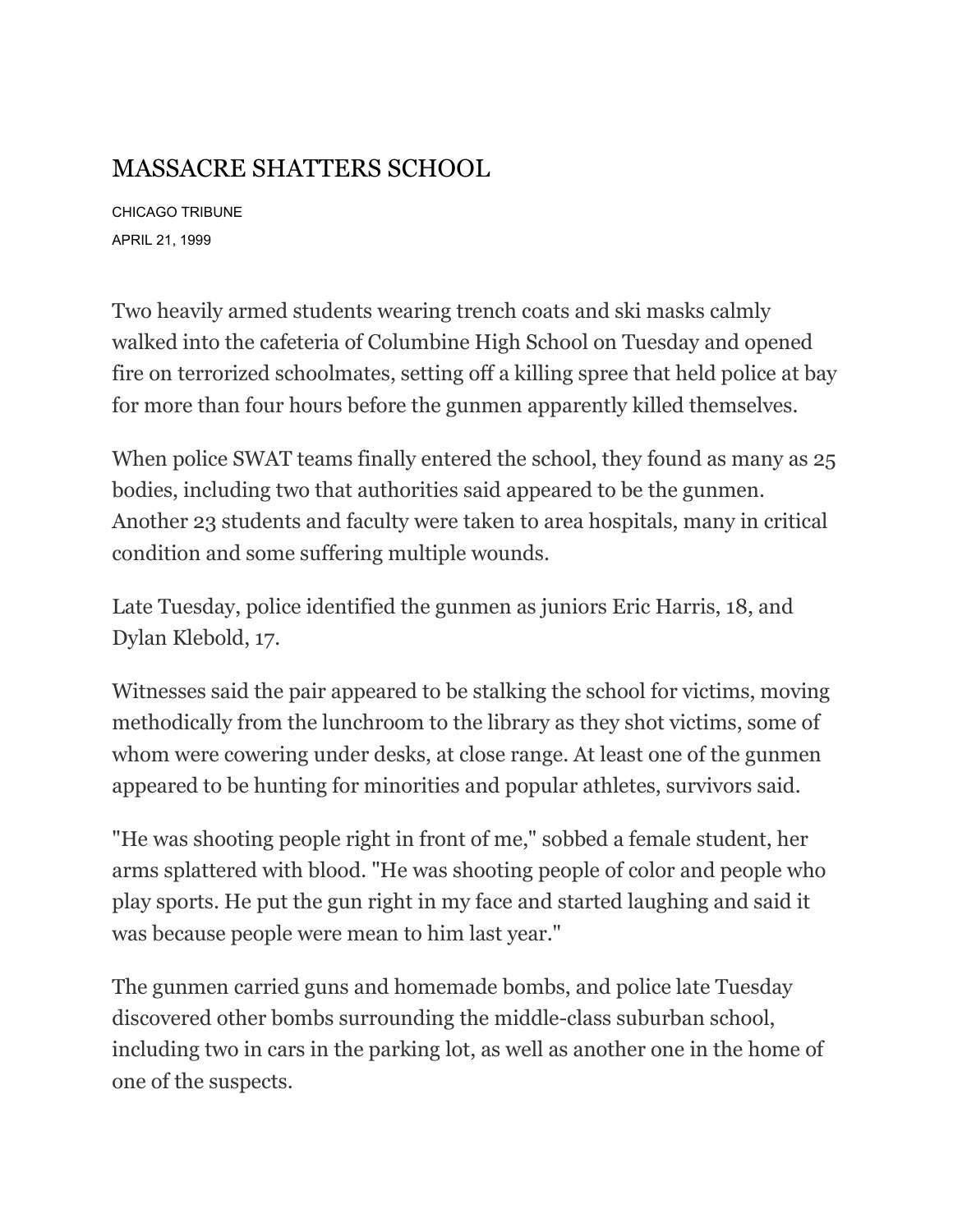"Blood was going all over," a shaken girl said as she was comforted later by her father outside the school. "They were saying that they wanted Judas for their revenge."

Jefferson County Sheriff John Stone termed the scene inside the school "gruesome" and said, "It appears to be a suicide mission." A sheriff's spokesman said the gunmen appeared to have bombs strapped to their bodies.

By late Tuesday night, officers had yet to remove any bodies from the school because of the danger of explosives and the need to preserve evidence.

FBI agents and police SWAT teams slowly made their way through the building. Some of the bodies had been set up as booby traps, said Stone.

"It's like walking through a minefield," he said.

It was the worst school shooting incident in U.S. history, far deadlier than school massacres in Oregon, Arkansas, Kentucky and Mississippi that shocked the nation in recent years.

President Clinton made a brief televised address from the White House press room Tuesday night, urging the nation to "wake up" to school violence.

"If it can happen here, then surely people will recognize that they have to be alive to the possibility that it can occur in any community in America and maybe that will help us to keep it from happening again," said Clinton, his face red and his eyes downcast.

Clinton said a team of grief counselors is being sent to Littleton.

Six months ago, Clinton hosted a White House conference on school violence and ordered Education Secretary Richard Riley and Atty. Gen. Janet Reno to develop an "early warning guide" to deal with the kind of youth rage that has led to the spate of school shootings around the country.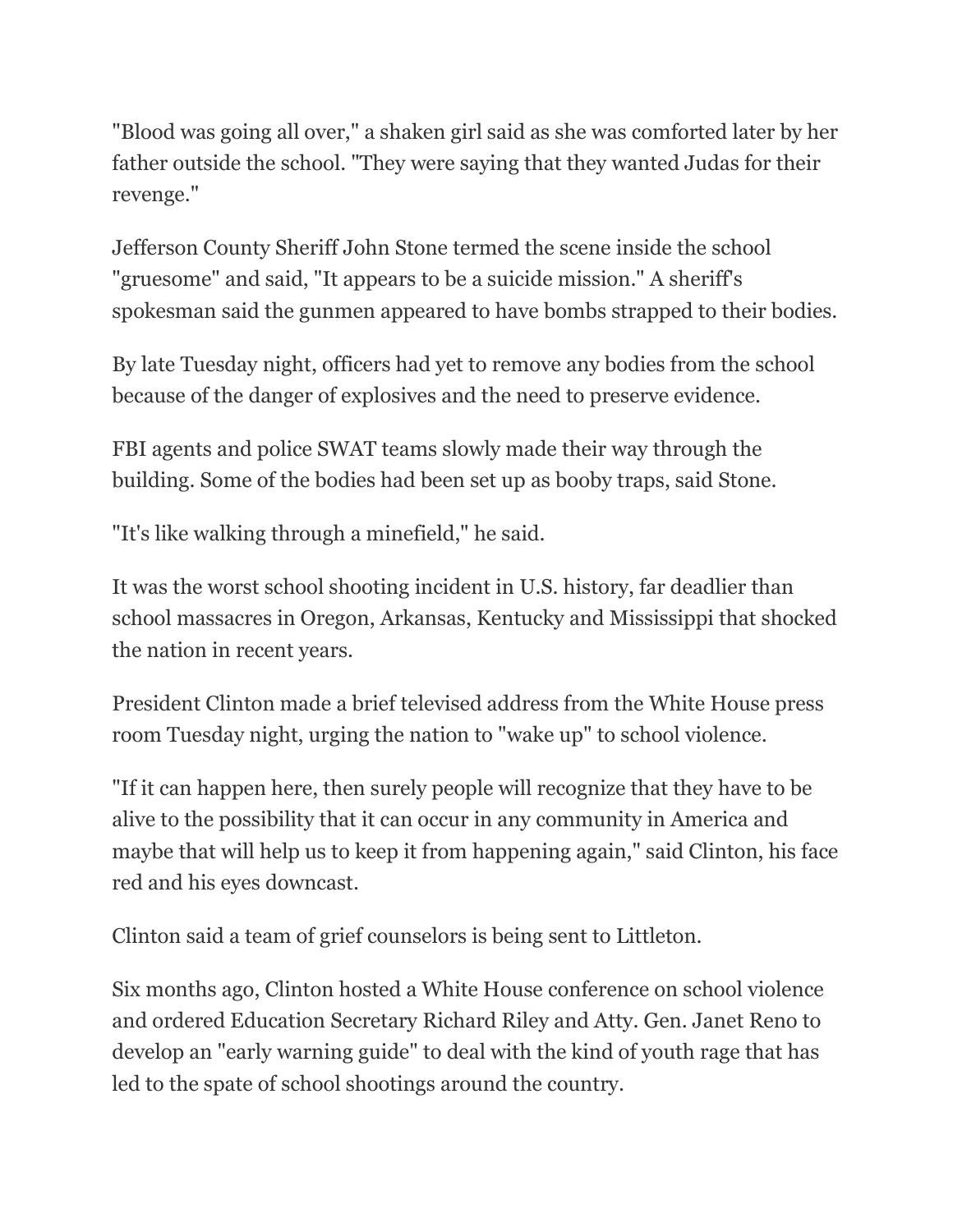Clearly no one in Littleton, an affluent and fast-growing suburb a half-hour's drive southwest of Denver, spotted the danger signs in time.

Stone said both gunmen were found dead in the library of the school, which has 1,870 students. Both were masked and wore black trench coats, the trademark of a small group of anti-social Columbine students who called themselves the "Trench Coat Mafia," Stone said.

Their bodies were found shortly after they had exchanged fire with officers, police said early Wednesday.

Several students said they recognized at least one of the assailants as a member of the clique, a group of 8 to 10 teens who wore dark clothing, kept to themselves and were fans of shock rocker Marilyn Manson.

"They were known as the Trench Coat Mafia because they wore a black trench coat every day to school," said sophomore Joshua Lapp. "Everywhere, anywhere, any day, no matter how hot it was they wore a black trench coat."

Lapp said that, during Tuesday's shooting spree, the two gunmen "were going around, they were laughing about it. They'd shoot somebody, they'd laugh, they'd giggle. . . . You'd hear a shot go off, you'd hear somebody yell and scream, another shot go off and they'd yell and scream, another shot and there would be silence. . . ."

Several students and recent graduates said that social tensions between school athletes and members of the "Trench Coat" gang may have been a factor behind the attack.

"They're the kids that don't get along with the jocks," said Whitney Walker, who was standing outside the school and waiting for word about friends. "We heard their mission was to go after the jocks."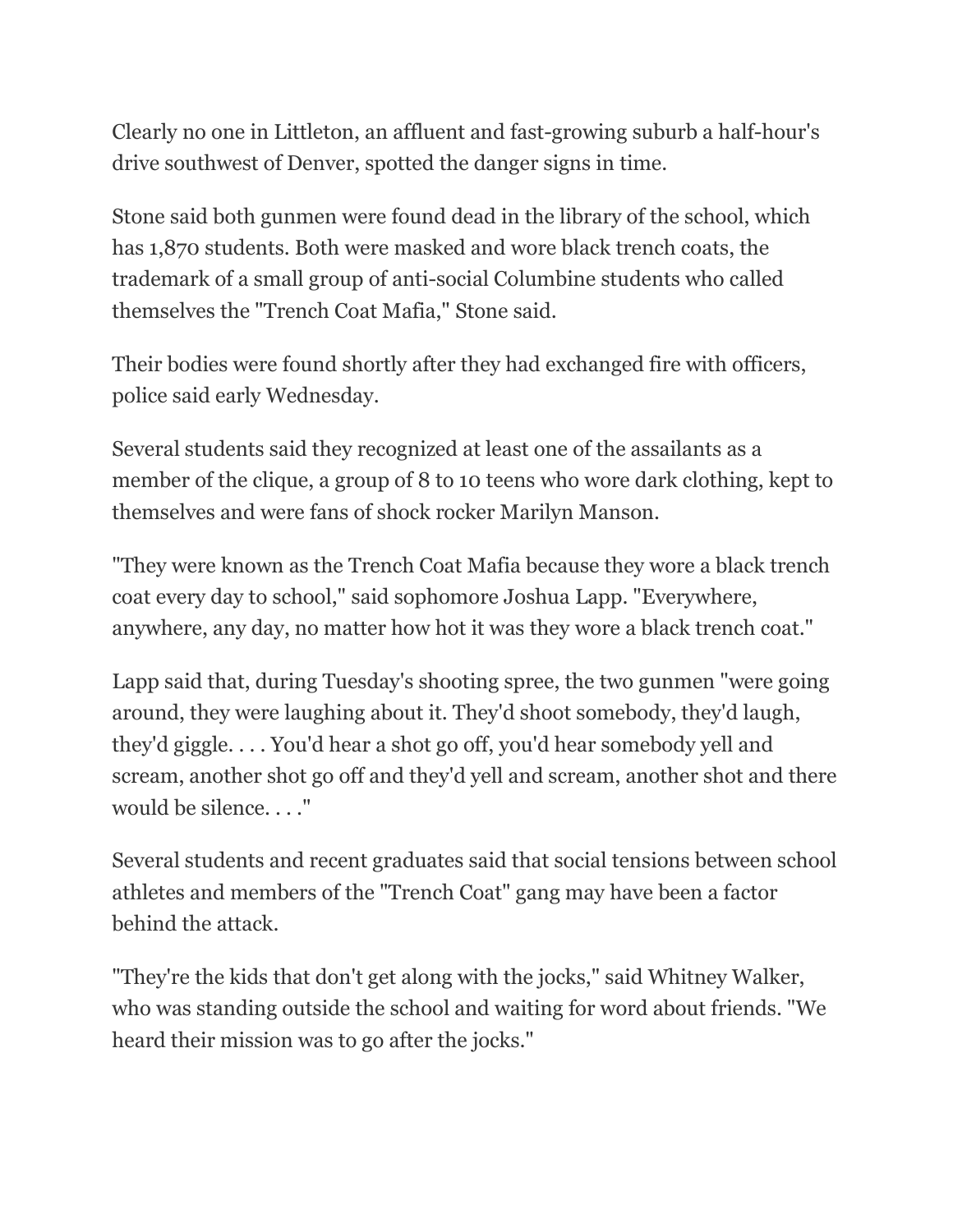Sean Kelly, a 16-year-old student, said he saw several members of the group make a video about their guns in a video production class. He said he heard Trench Coat members recently brag about getting new guns. They were also making derogatory remarks about blacks and Hispanics, Kelly said.

Christina Sagstetter, 14, said the teens were "total outcasts. They kept to themselves." A friend of hers overhead one of them telling another to "bring all your stuff on Tuesday," she said.

Jenny LaPlante, 18, said one of the group was a "real smart guy" who often volunteered information in class when teachers asked questions. She said she joked with him about being a "Nazi" after he wore military shirts several times to class and said "Heil Hitler" repeatedly to his friends.

"They would talk to each other in German at the back of the class. We never really took them seriously. They were never hostile to people."

A dedication to the Trench Coat Mafia in the 1998 Columbine yearbook carries the following message:

"Who says we are different? Insanity's healthy! Remember rocking parties . . . Stay alive, stay different, stay crazy."

More than 200 police from throughout the Denver area were dispatched to the school as gunfire and explosions broke out after 11 a.m. Denver time.

SWAT teams cautiously entered the school, picking their way from room to room as they hunted for the assailants and led terrified students to safety. An injured male student was seen hanging from a broken window in the school library and dropping several feet to rescuers.

In the midst of the chaos, police briefly detained three young men in a nearby park who were dressed in camouflage pants and black jackets.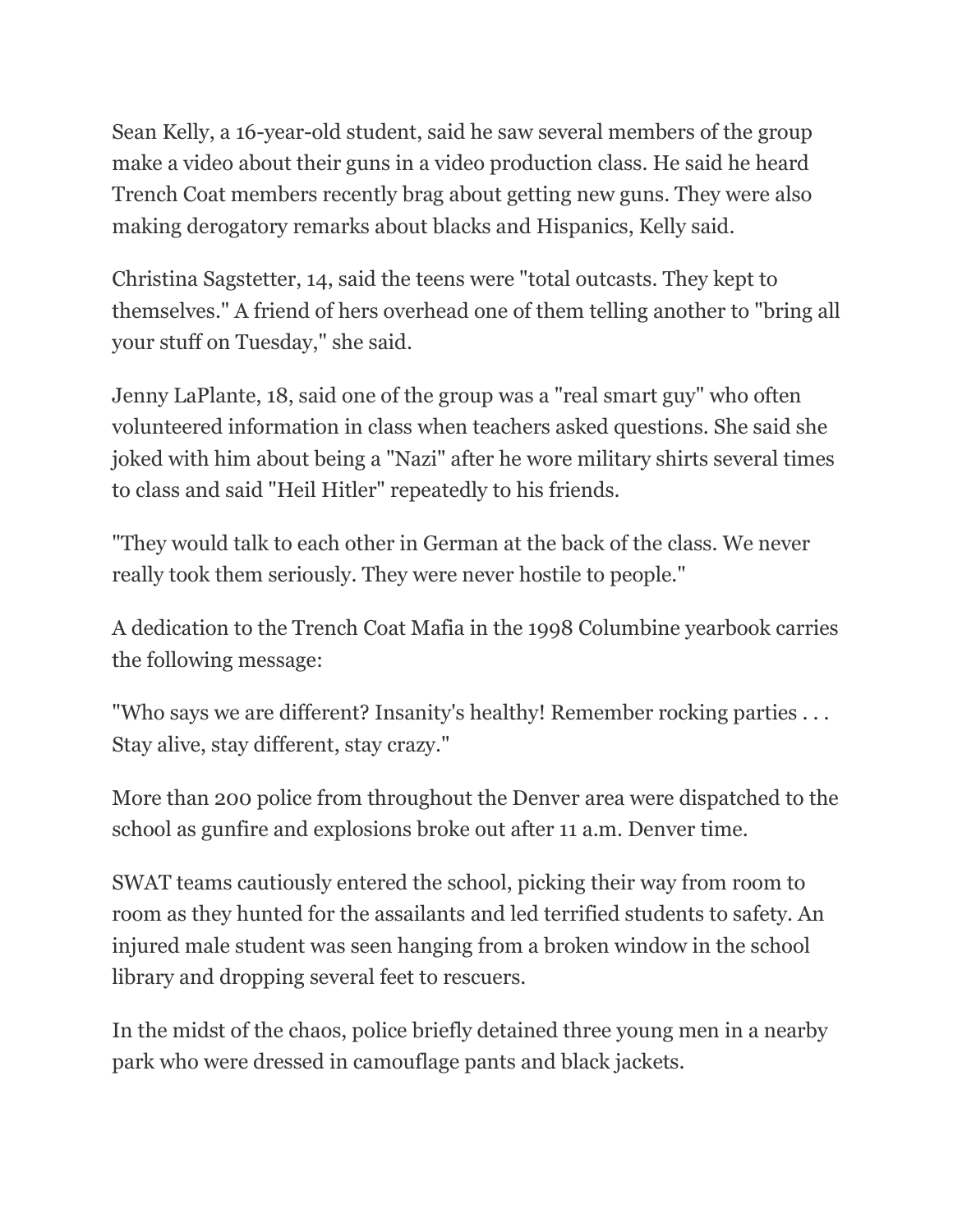After they were released, the three said they knew the gunmen.

Social studies teacher Eric Kritzer said he was in the lunchroom with 300 students when the two gunmen began tossing smoke bombs and firing guns.

"It was like a commando mission," Kritzer said.

Several students started running toward the gunmen to help wounded friends and were hit themselves, Kritzer said. He said the gunmen appeared to be "targeting" students.

Kritzer said he hid in a closet with 13 other teachers, custodians and students for 90 minutes. Two of the custodians used walkie-talkies to communicate with police outside, he said. While Kritzer and the others waited to be rescued, a fire broke out and alarms and sprinklers went off. He said he also heard explosions in the library immediately above the cafeteria.

Several trapped students used cellular phones to call Denver television stations when they could not get through to authorities.

"I hear a couple of gunshots, people running up and down," a student told KUSA television in a frightened whisper. Identifying himself only as James, he added, "There are a bunch of kids downstairs, I can hear them crying."

As gunfire echoed through the school, students trampled each other to escape, running through one exit where three bodies lay on a staircase. Trapped inside, others took refuge in classrooms and bathrooms and frantically built makeshift barricades out of desks and file cabinets.

After his escape, senior Jake Cram told reporters how a quick-thinking teacher he knew only as Mrs. Miller led 60 students to safety. He said the teens were running blindly down a hallway to escape the gunfire when Mrs. Miller stopped them and herded them into a choir room.